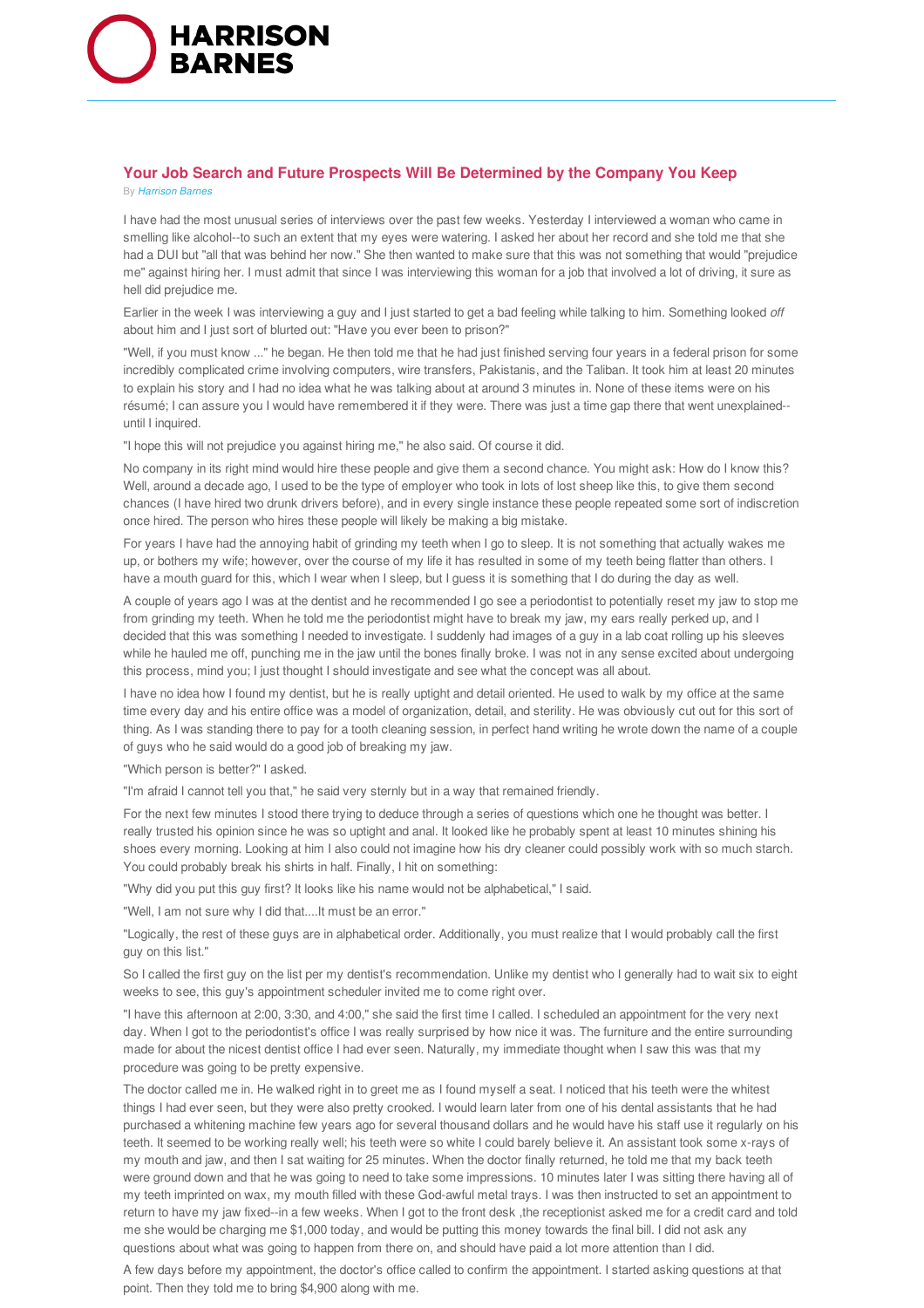"What are you going to do, break my jaw? That seems like a lot of money to break my jaw." I said.

"No, we are going to file down some of your teeth and install temporary crowns and then take impressions before ordering the permanents."

"New teeth? I am not interested in that. I am going to have to think about this," I told them.

"But we already ordered the temporaries," the assistant said to me.

"But I never asked for new teeth in the back of my mouth and no one said anything about that. This is not that big of a deal. A mouth guard costs a few dollars at a sporting goods store. There is no need to spend so much money. Let me think about it."

I canceled the appointment. The periodontist called me once or twice to reschedule and I would not agree to a date. I was really put off by the idea of having some guy drill down the back of my mouth due to a bad bite. I was not at all interested in having mouth reconstruction due to some teeth grinding.

After this episode I completely forgot about the periodontist. I had paid him \$1,000 and, although I figured that it was way too much, I had learned a powerful lesson and knew I would remember this for some time.

About a year later, though, I returned from summer vacation with my wife and I checked my answering machine. There were multiple messages from a guy named "Brian Cash" on my work voice mail. In fact, the guy had been leaving messages at least two or three times a day.

"You're going to have to pick up or take my calls one of these days!" he said. His messages grew increasingly bothersome and they simply never stopped. I had been on a 10 day Alaskan cruise with my wife and I had to plod through at least 20 of these things. I was positively amazed that anyone could be so persistent in tracking down a person.

I called him back eventually. According to Cash, *my dentist* was saying that I owed him \$5,000 for some molars he ordered for me and he was available any day to do the medical procedure. I was really at a loss for words and explained to Cash that I had not ordered any new teeth. There was no contract or anything for the work, and I had never agreed to the procedure. I was sort of at a loss for words about the entire situation.

"I'll keep calling until you pay!" Cash promised.

Since the dentist was local to Pasadena, I decided to call him and get to the bottom of everything right away.

"I do not know how we got to this point. It makes no sense to me," the doctor said. After some discussion we came to an agreement that was comfortable for both of us, which would also make Cash stop calling. However, the more I thought about Cash the more I realized that he could probably help me quite a bit as well. As it was, at the present I was owed more than \$1,200,000 for services rendered by one of my companies. It occurred to me that recruiting Cash for these collections might be a good idea.

Around a year ago I offered a special financing service through two of our companies, Legal Authority and Employment Authority. These are job search services that have never been really all that profitable, which help people track down jobs by doing targeted mailings to various employers. Essentially, what these companies do is research all of the employers that match a person's career interests within a given area of the country, and then they redo the person's résumé and cover letter and help bulk mail the materials out in unsolicited fashion to all of the prospective employers.

For example, when someone is interested in being a corporate attorney in Las Vegas, Nevada, the service can assist in identifying all of the law firms with corporate groups in Las Vegas. When you go to a traditional job site, you might only see a few openings (if any) for corporate attorneys in a city like Las Vegas; however, there may be 100 or more law firms that have corporate practices. Clients of these services have their résumé and cover letters redone and then mailed out to these employers. This is extremely effective because, although most of the time the employers do not have any openings, they are receiving letters from people ostensibly interested in working for them. The letters are addressed to the people in charge of hiring for these organizations; of course, the service researches all this information before sending out the letters. Very few job seekers do mailings to employers like this, which make for a very unique and effective service. In addition, the service allows the job seeker to cover the entire market at one time by mailing the entire universe of prospective employers. I think very highly of this service and believe it is among the most effective ways out there to get a job.

The problem with the service is that it costs money. It costs a couple of hundred dollars to have the résumé and cover letter redone, and then a couple of dollars for each letter that the person sends out. This means that the service can cost anywhere from around \$500 to a couple of thousand dollars. Because many people using the service are unemployed, paying for the service is not something high on their priority lists. So, a couple of years ago I decided to offer people financing, if they wanted, in order to find a job. In addition, I offered people free financing while they were in school to use the service with zero interest until they got out of school. I felt like this was a good thing to do because it would make the service affordable to a lot of people who otherwise would not use the service. As I quickly found out, though, extending credit is a completely separate business from helping people find jobs. While most people gladly paid for the service, the amount of people that did not pay quickly built up in number. Pretty soon we were owed \$1,200,000+ from people who never made a payment! The worst part about the whole thing is that this business, even charging people the full amount, never made a lot of money either.

\$1,200,000 is quite a lot of money and because my focus is on getting people jobs, it had never occurred to me that enlisting the help of a guy like Brian Cash might be a good idea. However, the more I thought about it, the more I realized that using a collector like him to push people to make payments, or pay off their balances could be a great idea. Within a few days I was on the phone with Cash and we were negotiating having his Minnesota Company going to work collecting debt on our behalf. For the past six months or so we have been using Cash to collect money owed to us from various job seekers around the United States. The process has been working fine overall, but recently things started to go terribly wrong.

A few weeks ago Cash stopped returning our phone calls.

On Friday of last week his website disappeared.

On Friday of last week his number was disconnected.

In trying to figure out what happened we discovered this:

International Collection Services license suspended Printable Content For Immediate Release: June 11, 2009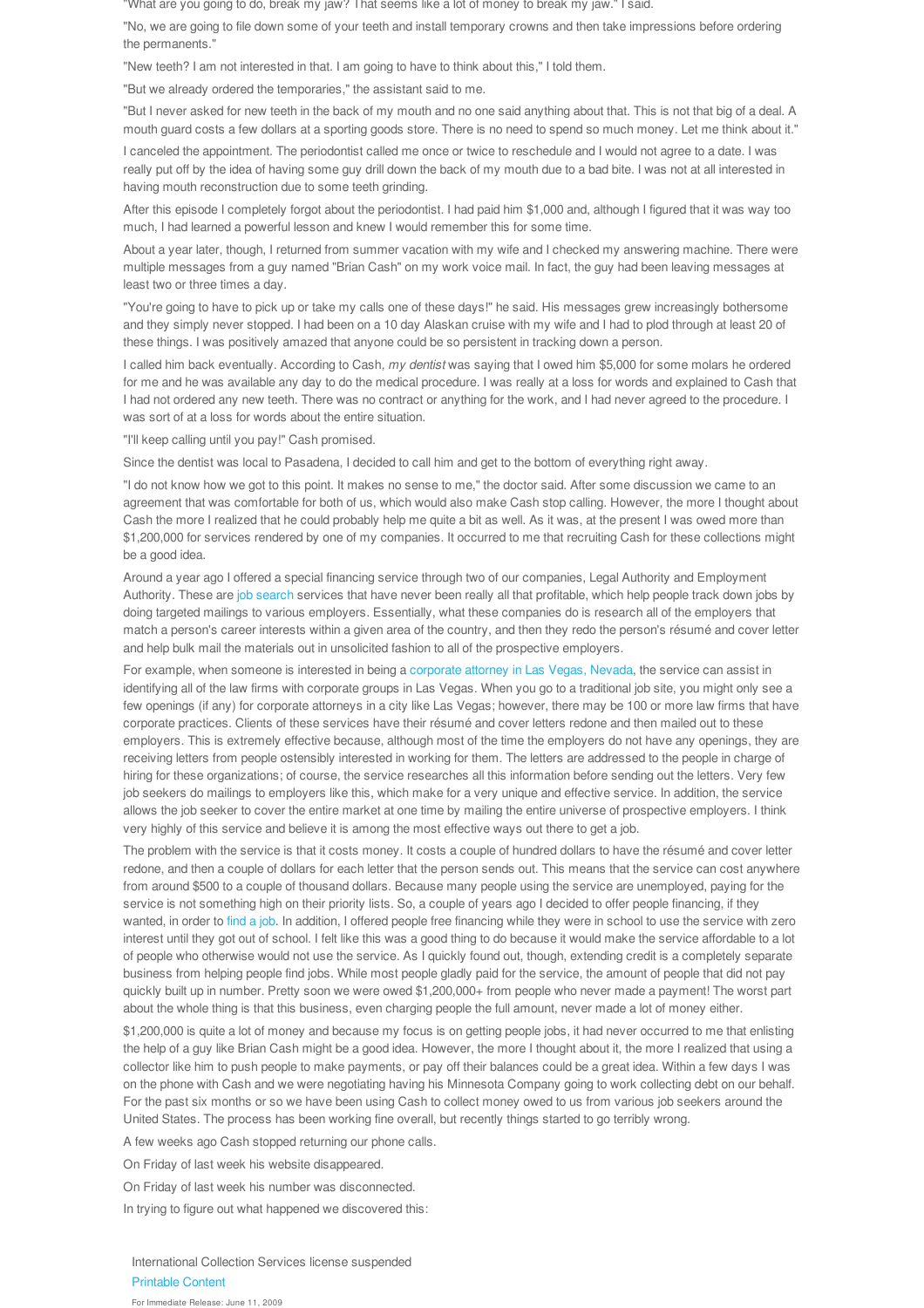Minnesota Department of Commerce Summarily Suspends License Of International Collection Services-Bloomington collection agency charged with **misappropriating client funds**

(St. Paul, MN) -The Minnesota Department of Commerce suspended the collection agency license of International Collection Services (ICS) of Bloomington, MN, charging the company with using customer funds to conduct the agency's business instead of remitting the money to their clients within thirty days of collection as required by Minnesota law.

Bloomington Police Department officers and Department of Commerce investigators executed a search warrant on Tuesday, June 9 and recovered financial records and computers from the company and its owner, Tim Peters. The search warrant was necessary because Peters refused to grant access to the company's records, another violation of Minnesota law.

The department received complaints from two out-of-state clients of ICS alleging they had not received money owed to them after ICS had collected on accounts due. Based on the complaints, investigators conducted an audit of the company's trust accounts and allege that ICS has misappropriated over \$125,000 from clients within the past three years.

The company allegedly used that money to pay for operating expenses and to pay off Tim Peter's personal credit card bills.

"Consumers have an expectation that when a collection agency collects your money to pay a bill, they actually pay the creditor on your behalf, not spend the money on their own bills," said Minnesota Commerce Commissioner Glenn Wilson. "When a breech of trust like this occurs, we suspend the license and shut down the agency."

The Department's order for summary suspension of International Collection Services' license will be considered at a hearing in front of Administrative Law Judge Eric L. Lipman on June 29, 2009 at 9:30 am in St. Paul

And then we also found this:

## **State shuts down Bloomington collection agency**

by Elizabeth Baier, Minnesota Public Radio

June 11, 2009

St. Paul, Minn. — The Minnesota Department of Commerce has suspended the collection agency license of Bloomingtonbased International Collection Services, accusing the company of misappropriating more than \$125,000 from clients in the last three years.

According to the department's allegation, ICS used customer funds to conduct business instead of remitting the money to its clients within 30 days of collection, as required by Minnesota law.

Officials with the Bloomington Police Department and Department of Commerce executed a search warrant on June 9, and recovered financial records and computers from the company and its owner, Tim Peters.

The search warrant was necessary because Peters refused to grant access to the company's records, another violation of Minnesota law, according to officials with the Department of Commerce.

Multiple phone calls by Minnesota Public Radio to the International Collection Services went unanswered Thursday.

On its Web site, the company says it works on a contingency basis and only gets paid if it collects on a client's debt.

"We are so confident in our ability to collect that we will attempt to collect your debt for FREE," according to a message on the Web site's homepage. "If we can't collect, then you owe us nothing!"

We of course realized a short time later that "Cash" is actually Tim Peters. The entire matter is now being investigated by the authorities. Our estimates for how much money we lost range from a few hundred thousand dollars to perhaps more.

Around four or five months ago something unusual happened. We had originally paid my dentist over the phone with an "echeck" to settle our disputed debt with him. We paid him the day that we had reached our settlement over the phone. However, six months later he attempted to submit a charge with an e-check for the same amount again. We caught this, called the dentist office and they claimed that the entire thing was an error.

But the more I think about this, how could have it been an error? In addition, it seemed to me very unusual that the dentist referred me for collection--for a procedure I did not even approve. What I should have noticed and what I should have understood from all of this was that the dentist was a dishonest guy. In my experience,

(1) dishonest people generally do business with other dishonest people, and

(2) if someone takes advantage of you once, they are likely to take advantage of you again.

My first reaction when I started speaking to Bryan Cash was that he was a very good collector. He called and harassed and harangued me like crazy. He was working for a guy, however, who was trying to collect from me for a questionable transaction in the first place.

*Generally, people who commit unsavory acts, associate with other people who commit unsavory acts*. There is a reason for this: It generally comes down to the fact that most people doing business with one another are smart enough and *decent enough* to ask questions to understand if a transaction is honest or dishonest. Here, for example, Cash was attempting to collect on a debt which was not valid. He should have easily known the debt was not valid because there was no contract associated with it. Any honest debt collector would likely ask questions about the legitimacy of a debt in this situation. Cash simply went forward trying to collect the debt. This should have been a clue to me right away that he might not have been an honest guy.

Dishonest and nefarious people typically pal around and do business with other dishonest and nefarious people. This is just the way it is. It has probably always been this way and probably always will be.

Another thing that I should have picked up on was the dishonesty of my own dentist. Once I'd paid him with a check over the phone, I should have realized that he might try something dishonest again. This is exactly what happened when he tried to bill me a second time.

For the most part (although it is not always the case), certain people have a certain nature that they simply will not change. Throughout my life I have preferred to give myself the benefit of the doubt and to believe that most people are honest and decent. I also like to believe that if someone does something dishonest once, that he or she deserves a second chance because he/she might have made a mistake the first time. However, I continue to learn that this often is not the case. Most dishonest people will be dishonest again and if you encounter someone through one bad person, the odds are that the person you encounter will also be a bad person.

If someone lies or takes advantage of you one time, the chances are high that they will do it again. You also need to understand that you are likely to meet bad people through other bad people. There are just certain rules that you should follow